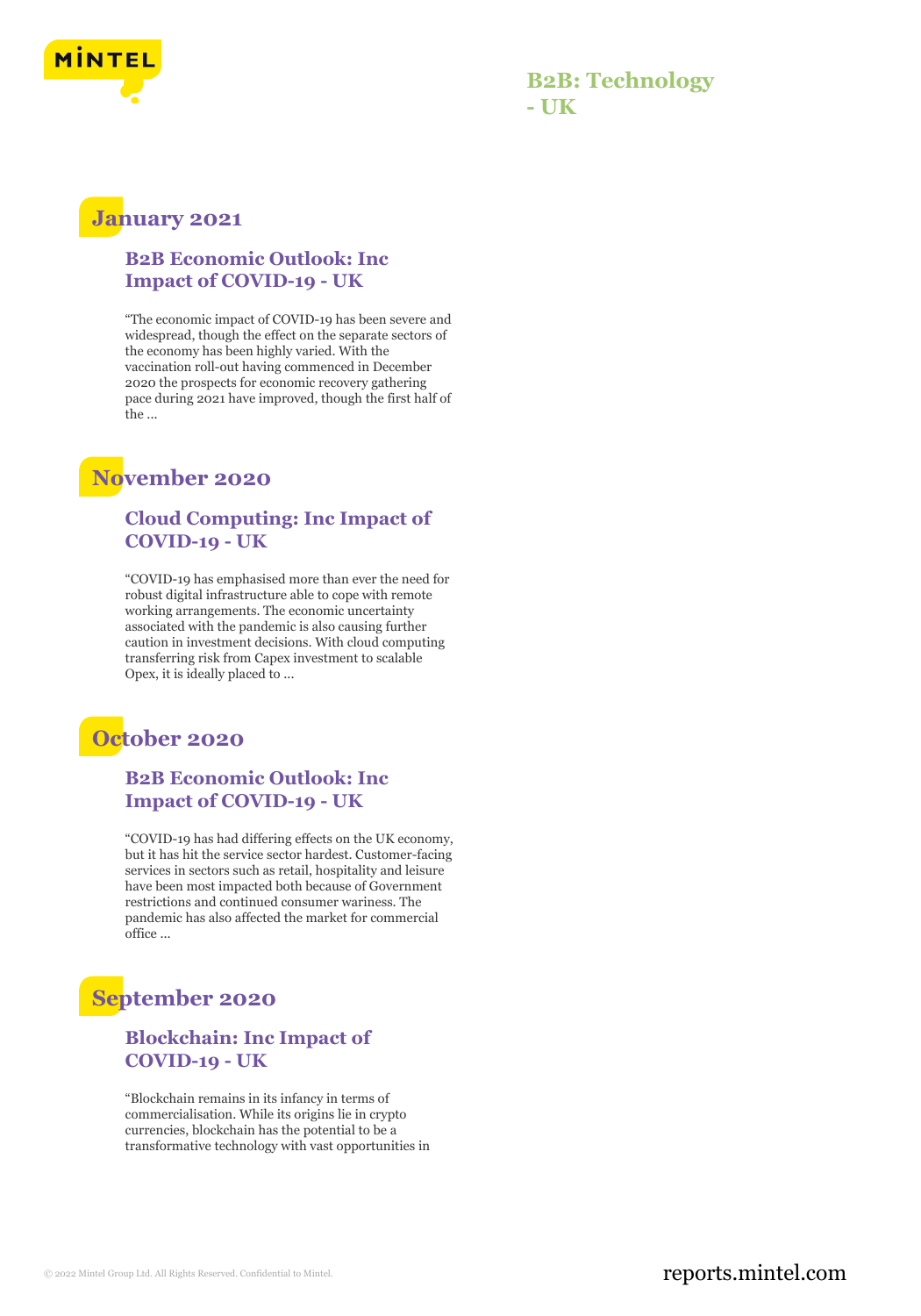

## **B2B: Technology - UK**

both the public and private sectors. Growth in 2020 has been disrupted by COVID-19 and the consequent corporate attention drawn to ...

# **July 2020**

#### **Software: Inc Impact of COVID-19 - UK**

"COVID-19 has hugely encouraged remote working and while for some workers this will be temporary, it is likely to have a profound effect on working practices in the longer term. This is creating major areas of software sales growth to support remote workers, and accelerating a previously established trend towards ...

## **June 2020**

### **B2B Economic Outlook: Inc Impact of COVID-19 - UK**

"The COVID-19 lockdown will see household expenditure on energy increase in 2020. While consumption is up, wholesale energy prices have collapsed amid the pandemic. This is pushing down the cost of new deals which means households are able to make greater savings by switching to a cheaper tariff. This would ...

# **March 2020**

#### **B2B E-Commerce - UK**

"E-commerce is a strongly established market in the UK compared with other European countries. The B2B market has long been much larger than the B2C sector largely as a result of the inclusion of EDI as well as websites. The experience of Millennials in the B2C market is now impacting ...

# **February 2020**

#### **IT Services - UK**

"The IT services market is growing irrespective of economic uncertainties, driven by the continued digitisation of business and public services; the

### **Data Centres: Inc Impact of COVID-19 - UK**

"COVID-19 has had major short-term, and will have significant medium- and long-term, impacts on society and the way everyone works. However, the impact on the creation and analysis of data is more one of location rather than volume and so demand for data centres is only positively affected. The scalable ...

### **B2B Economic Outlook - UK**

"Although the UK leaving the EU has created uncertain times, albeit one with opportunities, a longer running issue has been that of productivity levels. Relatively low levels of investment and R&D spending have driven this stagnation and future economic policies must focus around these and 'upskilling' the UK workforce." ...